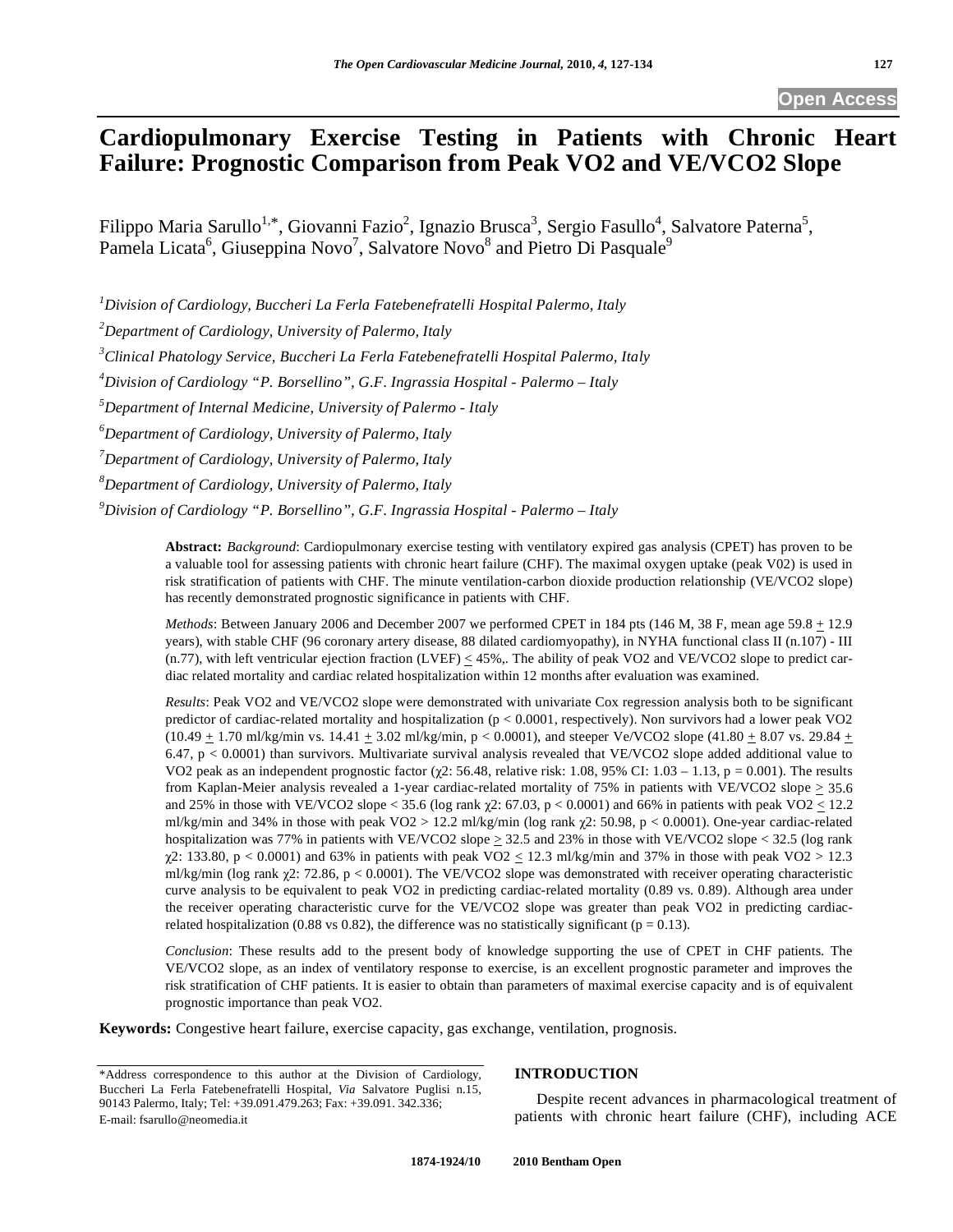inhibitors and  $\beta$ -blockers [1-4], mortality rates in patients with severe CHF remain high. The identification of patients at highest risk for early death from heart failure is of special importance. Peak oxygen consumption (peak VO2) has consistently demonstrated prognostic significance [5-8] and is the most frequently analyzed cardiopulmonary exercise test parameter [9, 10]. In conjunction with other classic risk factors such as left ventricular ejection fraction (LVEF), New York Heart Association (NYHA) class IV symptoms, and neurohormonal markers, peak VO2 is used to assess survival and the need for heart transplantation [11-14].

 Peak VO2 might be underestimated because of reduced patient motivation as well as premature termination of exercise by the examiner. Recently, other ventilatory expired gas parameters obtained during exercise testing have demonstrated prognostic value. The relationship between minute ventilation and carbon dioxide production (VE/VCO2 slope) is one such cardiopulmonary exercise test parameter that appears to have clinical value [8, 14-20]. It can be derived from submaximal exercise testing and is independent of patient motivation. The purpose of this study was to compare peak VO2 and the VE/VCO2 slope for predicting cardiac related mortality and cardiac related hospitalization (12 months) in patients with CHF.

# **METHODS**

# **Patients**

 Initially, 215 consecutive patients with chronic heart failure in stable condition were recruited. However, after the screening visit at baseline, 31 patients decided not to participate. Thus, 184 patients (mean age,  $59.8 + 12.9$  years) were studied between January 2006 and December 2007. All patients were clinically stable on standard medical therapy (angiotensin-converting enzyme inhibitors, beta-blockers, nitrates, diuretics, amiodarone and digoxin as necessary) in the 3 months before the study. Criteria for eligibility were documented clinical signs and symptoms of heart failure, left ventricular ejection fraction  $\leq 45\%$ , NYHA class II to III, and sinus rhythm. Clinical characteristics of the patients are summarized in Table **1**. The cause of heart failure was ischemic (52.2%) and hypertensive cardiomyopathy or idiopathic dilated cardiomyopathy (47.8%). Mitral insufficiency was present in 83 patients and was mild in all. Exclusion criteria were unstable angina, recent acute myocardial infarction, decompensated congestive heart failure, hemodynamically significant valvular heart disease, poorly controlled cardiac arrhythmias, significant chronic pulmonary illness, renal insufficiency (serum creatinine  $\geq 2.5$  mg/dL), exercise testing limited by angina or leg claudication, abnormal blood

| Patients (no.)          | <b>All Patients</b><br>184 | <b>Survivors</b><br>156 | <b>Non Survivors</b><br>28 | p        |  |  |  |
|-------------------------|----------------------------|-------------------------|----------------------------|----------|--|--|--|
| Age $(y)$               | $59.8 + 12.9$              | $58.6 \pm 12.9$         | $67.8 + 9.1$               | 0.002    |  |  |  |
| Sex, male, n (%)        | 146 (79.3)                 | 126(80.7)               | 20(71.4)                   | n.s.     |  |  |  |
| Weight (Kg)             | $76.3 \pm 11.7$            | $77.2 \pm 10.8$         | $77.1 \pm 11.2$            | n.s.     |  |  |  |
| Height (cm)             | $169 + 6.7$                | $170 + 7.1$             | $169 + 7.2$                | n.s.     |  |  |  |
| Body Mass Index (kg/m2) | $27.4 + 4.1$               | $26.9 + 5.0$            | $27.2 + 4.6$               | n.s.     |  |  |  |
| NYHA - FC II/III        | $2.4 \pm 0.5$              | $2.3 + 0.5$             | $2.8 + 0.4$                | < 0.0001 |  |  |  |
| LVEF $(% )$             | $35.40 + 7.38$             | $36.45 + 7.13$          | $30.29 + 6.62$             | < 0.0001 |  |  |  |
| CHF cause $(\% )$       |                            |                         |                            |          |  |  |  |
| <b>Ischemic</b>         | 96(52.2)                   | 81 (51.9)               | 15(53.6)                   | n.s.     |  |  |  |
| Non-ischemic            | 88 (47.8)                  | 75(48.1)                | 13 (46.4)                  | n.s.     |  |  |  |
| Medications $(\% )$     |                            |                         |                            |          |  |  |  |
| <b>B-blockers</b>       | 116(63.0)                  | 100(64.1)               | 16(57.1)                   | n.s.     |  |  |  |
| Amiodarone              | 61(33.2)                   | 48 (30.7)               | 13(46.4)                   | n.s.     |  |  |  |
| <b>Nitrates</b>         | 86 (46.7)                  | 74 (47.4)               | 12(42.8)                   | n.s.     |  |  |  |
| <b>Diuretics</b>        | 178 (96.7)                 | 150(96.1)               | 28 (100)                   | n.s.     |  |  |  |
| ACE-I                   | 153(83.1)                  | 131 (83.9)              | 22(78.6)                   | n.s.     |  |  |  |
| <b>Digoxin</b>          | 65(35.3)                   | 52(33.3)                | 13(46.4)                   | n.s.     |  |  |  |
| <b>Aspirin</b>          | 96(52.2)                   | 81 (51.3)               | 15(53.6)                   | n.s.     |  |  |  |
| <b>Anticoagulants</b>   | 60(32.6)                   | 50 (32)                 | 10(35.7)                   | n.s.     |  |  |  |

**Table 1. Clinical Characteristics of the Study Population** 

CHF: Chronic Heart Failure.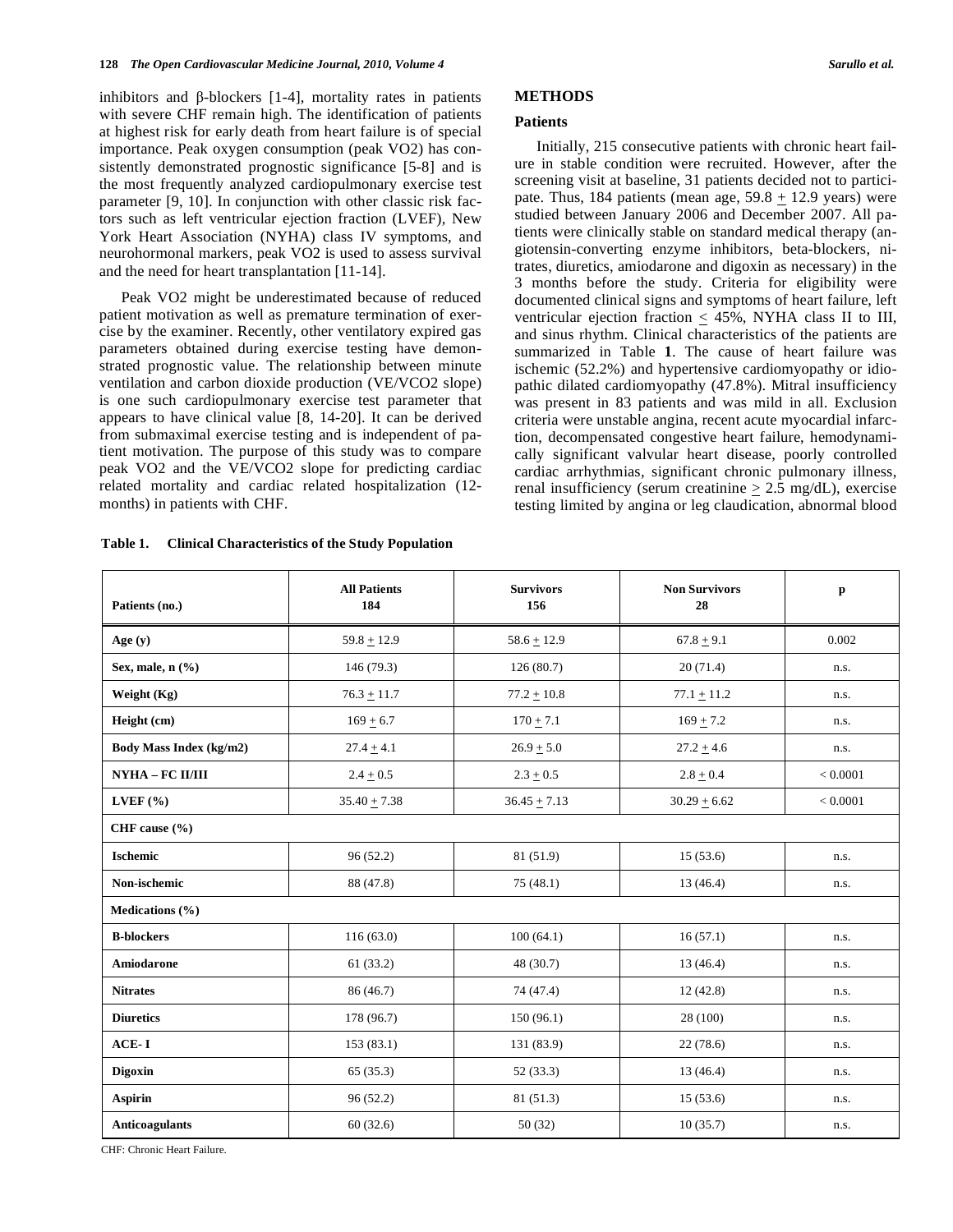#### *Cardiopulmonary Exercise Testing in Patients with Chronic Heart Failure The Open Cardiovascular Medicine Journal, 2010, Volume 4* **129**

pressure response to exercise testing (systolic blood pressure during exercise  $> 250$  mmHg or diastolic blood pressure  $>$ 120 mmHg, systolic blood pressure response decrease > 20 mmHg after a normal increase or decrease below the resting level), and neurological or orthopedic limitations.

# **CARDIOPULMONARY EXERCISE TESTING**

 All patients performed symptom-limited incremental cycle ergometer exercise testing with electrocardiographic monitoring. Patients pedalled in the upright position on an electronically braked cycle ergometer (Lode Corival, Groninger – The Netherlands) at a constant rate of 60 rpm. The work load started at 20 watts (W) for 3 minutes (warmingup) and increased by 1 W every 5 seconds (ramp protocol). Blood pressure was measured by auscultation every other work load. The 12-lead electrocardiogram was recorded during the final 30 seconds of every other work load and at the peak exercise. Heart rate was determined from the electrocardiographic recording. Symptoms were assessed by means of the 10-point Borg scale rating. Calibration of volumes and gases (O2 and CO2) was carefully performed before each test. The ventilatory threshold was measured by the V-slope method [21]. Peak oxygen uptake was measured with commercially available metabolic carts (Sensor Medics model Vmax, Yorba Linda, CA- USA) and defined as the highest oxygen consumption during the last 30 seconds of exercise. VE/VCO2 slope was calculated with the slope calculation option of the spreadsheet software package.

## **END POINT**

 Subjects were observed for cardiac related mortality and hospitalization 1–year after exercise testing. Medical chart review and telephone interviews were used to contact patients or their relatives. In the follow-up interviews, patients were asked about re-admission to the hospital and any other cardiac events. Events were defined as acute myocardial infarction (AMI) followed by cardiac arrest or decompensate heart failure (HF) requiring the use of an intravenous inotropic agent and loop diuretics. Cardiac-related mortality was defined as death directly resulting from failure of the cardiac system. Cardiac-related hospitalization was defined as a hospital admission directly resulting from cardiac dysfunction requiring inpatient care to correct. The most common causes of mortality, as per discharge diagnosis, were cardiac arrest, myocardial infarction, and end-stage HF. The most common causes of hospitalization were decompensated HF and coronary artery disease. Patients in whom mortality or hospitalization were of non cardiac etiology were treated as censored cases.

## **STATISTICAL ANALYSIS**

Continuous variables are expressed as the mean  $+$  standard deviation (SD). Discrete variables are shown as absolute value and/or percentages  $\pm$  SD. Pearson's correlation coefficient was used to evaluate the bivariate relationships. Analysis of variance with the Bonferroni correction of the post hoc test of significance was used for the statistical evaluation of the differences between groups. The chisquared test was used for evaluation of categorized variables. Univariate Cox regression analysis was used to determine the ability of peak VO2 and VE/VCO2 slope to predict 1year cardiac related mortality, and 1-year cardiac related hospitalization.

 Multivariate Cox regression analysis (forward stepwise method) with peak VO2 and VE/VCO2 slope, was used to assess the combined effect of these variables in predicting the aforementioned end points. Entry and removal P value for the multivariate analyses were set at 0.05 and 0.10, respectively.

 Receiver operator characteristic (ROC) analysis was carried out to determine the cut-off value of the parameters used in the Cox regression analysis. Survival curves were constructed by the Kaplan Meier method and were compared with the log-rank test.

 Differences were considered significant at a P-value < 0.05. All analyses were performed using the MedCalc Software Version 10.4.5.

### **RESULTS**

#### **Baseline Characteristics**

 Descriptive characteristics of the study population a presented in Table **1**. Ischemic cardiomyopathy was the predominant underlying cause of CHF (96 patients, 52.2%). LVEF was reduced to 35.4  $\pm$  7.3%. All patients had symptomatic heart failure, with a mean NYHA class of  $2.4 + 0.5$ . The medical treatment included diuretics in 96.7%, ACE inhibitors in  $83.1\%$ ,  $\beta$ -blockers (carvedilol, bisoprolol) in 63%, nitrates in 46.7%, digitalis in 35.3%, amiodarone in 33.2%, aspirin in 52.2% and anticoagulants in 32.6% of the patients. Twelve patients (6.5%) had pacemakers and another 19 patients (10.3%) had an implanted cardioverterdefibrillator (ICD).

## **FOLLOW-UP SURVIVAL**

 None of patients were lost to follow-up. During the median follow-up of  $10 + 3$  months, 28 patients died (nonsurvivors). Two patients with an ICD had ventricular fibrillation, detected and successful treated by the ICD. Fourteen patients (50%) died within the first 6 months of follow-up. None of the patients underwent heart transplantation. The clinical characteristics of the survivors and non-survivors are presented in Table **1**. The non-survivor were similar to the survivors in sex, body mass index, and in the cause of CHF but were older, more symptomatic (high NYHA class), and had a lower LVEF (Table **1**).

# **CARDIOPULMONARY EXERCISE TESTING**

 Exercise was stopped for fatigue or exhaustion in 128 patients (69.6%), angina in 14 patients (7.6%) and dyspnea in 42 patients (22.8%). All measurements of exercise capacity with the exception of O2-pulse and breathing reserve were lower in non-survivors than survivors. There was no difference in heart rate at rest or at maximal exercise between both groups. The maximal work load was lower in non-survivors (Table **2**).

### **CARDIOPULMONARY PREDICTORS OF MORTAL-ITY AND HOSPITALIZATION**

 There were 28 cardiac-related deaths (10 suddenly and 18 from end-stage CHF) and 66 cardiac-related hospitalization within 1-year after exercise testing. There were no addi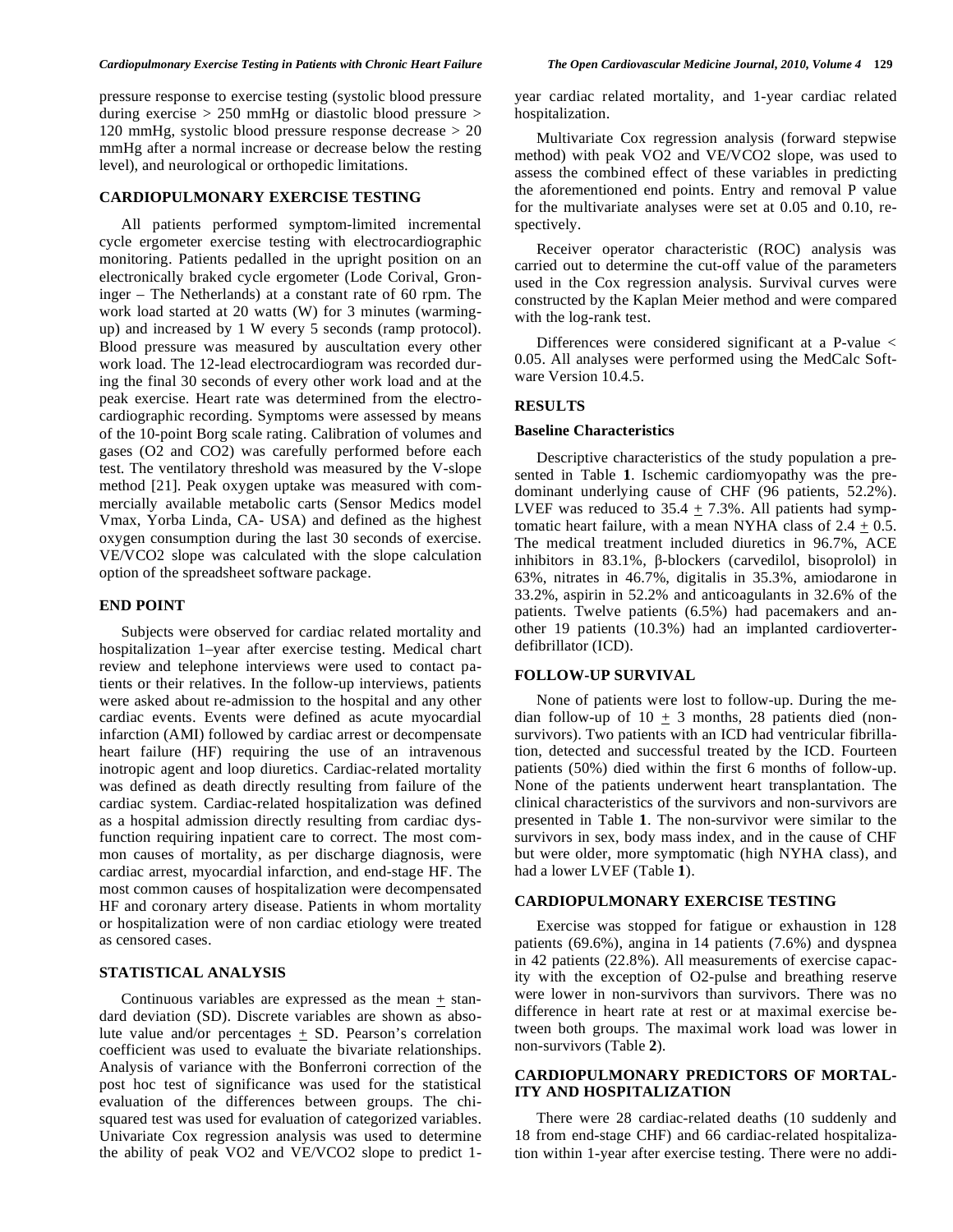tional non-cardiac deaths during the follow up period. With univariate Cox regression analysis, both peak VO2 and VE/VCO2 slope were revealed to be significant predictor of all 2 outcomes assessed (Table **3**). This was confirmed by the stepwise multivariate Cox proportional hazard analysis, where these two variables were considered independent predictors (Table **4**). In addition, the multivariate analysis showed that only the NYHA functional class was independent predictor of mortality (p<0.0001). Cut-off values were determined by ROC curve analysis. The cut-off value for VE/VCO2 slope in predicting 1-year cardiac related mortality was 35.6 (89.3% sensibility, 84.7% specificity, AUC = 0.891  $\pm$  0.041, p = 0.0001), and 32.5 (78.8% sensibility, 94.1% specificity, AUC =  $0.888 \pm 0.028$ , p = 0.0001) for 1year cardiac related hospitalization. For VO2 peak cut-off value in predicting 1-year cardiac related mortality was 12.2 (89.3% sensibility, 79.6% specificity, AUC =  $0.892 \pm 0.025$ ,  $p = 0.0001$ , and 12.3 (66.7% sensibility, 86.6% specificity, AUC =  $0.827 + 0.030$ , p = 0.0001) for 1-year cardiac related hospitalization (Table **5**). The results from Kaplan-Meir analysis revealed a 1-year cardiac-related mortality of 66% in patients with peak VO2  $\leq$  12.2 ml/kg/min and 34% in those with peak  $\text{VO2} > 12.2 \text{ ml/kg/min}$  (log rank  $\gamma$ 2: 50.98, p <0.0001) (Fig. **1**) and 75% in patients with VE/VCO2 slope  $\geq$  35.6 and 25% in those with VE/VCO2 slope < 35.6 (log rank 2: 67.03, p < 0.0001) (Fig. **2**). One-year cardiac-related hospitalization was 63% in patients with peak VO2  $\leq$  12.3 ml/kg/min and 37% in those with peak  $VO2 > 12.3$ ml/kg/min (log rank  $\chi$ 2: 72.86, p < 0.0001) (Fig. 3) and 77% in patients with VE/VCO2 slope  $\geq$  32.5 and 23% in those with VE/VCO2 slope  $\langle$  32.5 (log rank  $\gamma$ 2: 133.80, p  $\langle$ 0.0001) (Fig. **4**).

#### **DISCUSSION**

 Beginning in the mid-1990s, consensus guidelines recommended the application of the CPET to supplement other clinical data in the management of patients with CHF. However, these guidelines limited their recommendations to the application of the peak VO2 achieved in the context of selecting patients for transplantation. Peak VO2 has been the most widely used parameter to predict survival and rehospitalization in patients with CHF [22]. The main disadvantage of peak VO2 is the need for maximal exercise, which may be difficult to achieve, particularly in CHF patients, whose daily activity levels are far below the effort required by the test. In addition, VO2 peak may be underes-

**Table 2. Cardiopulmonary Exercise Measurements in the Overall Patients Population and in the Survivors and Non-Survivors\*** 

| <b>Variables</b>                | <b>All Patients</b><br>(n.184) | <b>Survivors</b><br>(n.156) | <b>Non-Survivors</b><br>(n.28) | p        |
|---------------------------------|--------------------------------|-----------------------------|--------------------------------|----------|
| Heart rate at rest (bpm)        | $84 + 13$                      | $82 + 12$                   | $86 + 14$                      | n.s.     |
| Heart rate at peak (bmp)        | $121 + 21$                     | $119 + 20$                  | $126 + 22$                     | n.s.     |
| <b>Maximal work load (watt)</b> | $98 + 48$                      | $106 + 51$                  | $76 + 49$                      | 0.004    |
| $VO2$ peak (ml/kg/min)          | $13.82 + 3.19$                 | $14.41 + 3.02$              | $10.49 + 1.7$                  | < 0.0001 |
| $VO2-AT$ (ml/k/min)             | $12.50 + 3.0$                  | $13.04 + 2.87$              | $9.50 + 1.71$                  | < 0.0001 |
| VE/VCO2 slope                   | $31.66 + 7.98$                 | $29.84 + 6.47$              | $41.80 + 8.07$                 | < 0.0001 |
| VO2/HR (ml/beat)                | $9.44 + 2.65$                  | $9.68 + 2.63$               | $8.72 + 2.36$                  | n.s.     |
| Breathing reserves $(\% )$      | $41.7 + 17.2$                  | $39.8 + 16.9$               | $45.2 + 16.6$                  | n.s.     |

\* The data are given as mean + SD.

#### **Table 3. Univariate Cox Regression Results for Peak VO2 and VE/VCO2 Slope**

| <b>Variables</b>     | Event                           | <b>Number of Events</b> | X <sub>2</sub> | n        | 95% CI         |
|----------------------|---------------------------------|-------------------------|----------------|----------|----------------|
| VO <sub>2</sub> peak | Cardiac mortality $(1 y)$       | 28                      | 42.09          | < 0.0001 | $5.44 - 37.12$ |
|                      | Cardiac hospitalization $(1 y)$ | 66                      | 54.98          | < 0.0001 | $3.99 - 10.89$ |
| VE/VCO2 slope        | Cardiac mortality $(1 y)$       | 28                      | 44.48          | < 0.0001 | $1.09 - 1.17$  |
|                      | Cardiac hospitalization $(1 y)$ | 66                      | 70.41          | < 0.0001 | $1.08 - 1.13$  |

#### **Table 4. Multivariate Cox regression survival analysis**

| <b>Variables Interval</b> | X 2   |       | <b>Relative Risk</b> | 95% Confidence |  |
|---------------------------|-------|-------|----------------------|----------------|--|
| VO <sub>2</sub> peak      | 57.39 | 0.002 | 5.69                 | $1.87 - 17.28$ |  |
| VE/VCO2 slope             | 56.48 | 0.001 | 1.08                 | $1.03 - 1.13$  |  |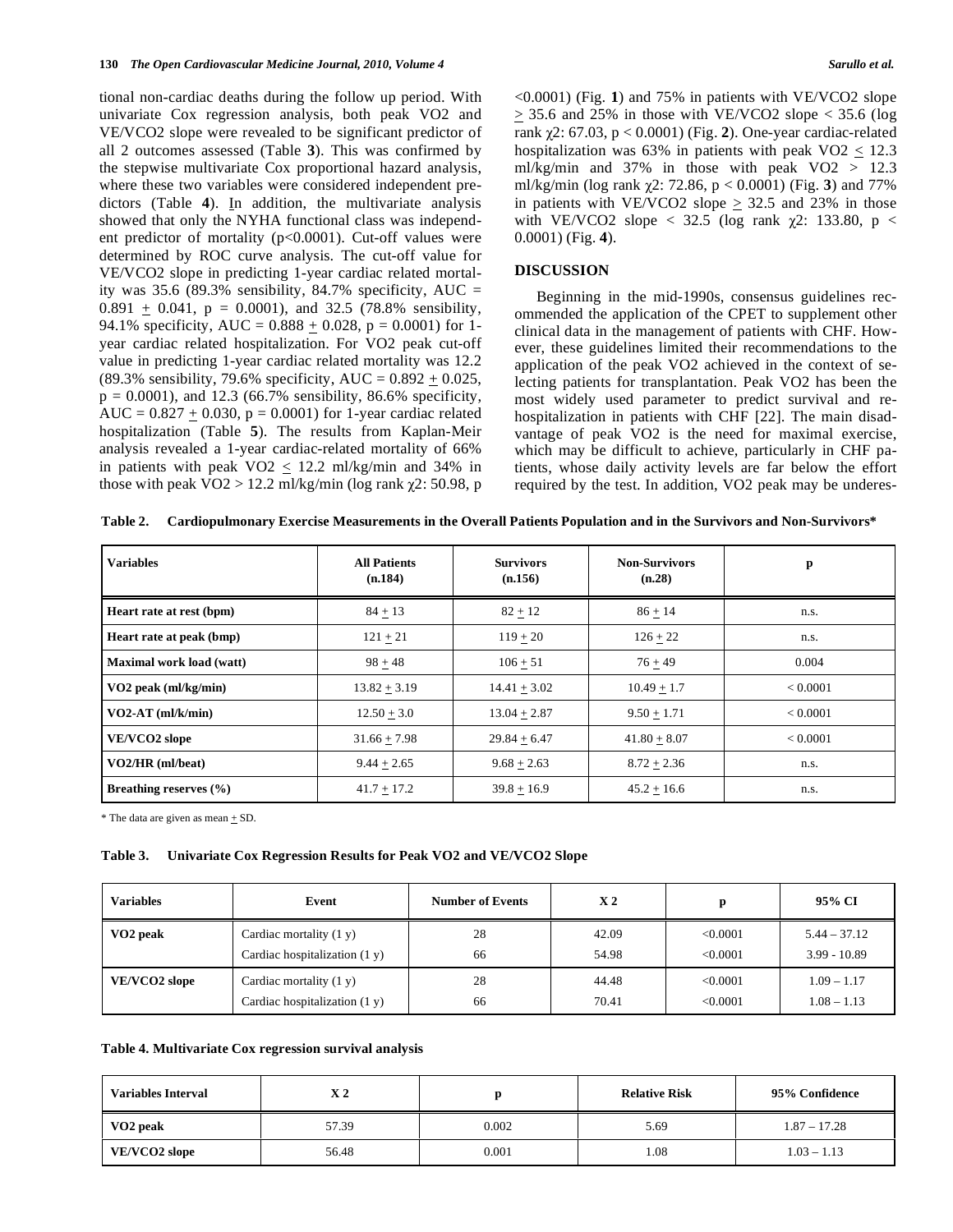| <b>Variables</b>     | Event                           | Number of<br>Events | <b>Area Under the</b><br><b>ROC Curve</b> | p      | <b>Sensibility %</b> | Specificity % |
|----------------------|---------------------------------|---------------------|-------------------------------------------|--------|----------------------|---------------|
| VO <sub>2</sub> peak | Cardiac mortality $(1 y)$       | 28                  | 0.892                                     | 0.0001 | 89.3                 | 79.6          |
|                      | Cardiac hospitalization $(1 y)$ | 66                  | 0.827                                     | 0.0001 | 66.7                 | 86.6          |
| VE/VCO2 slope        | Cardiac mortality $(1 y)$       | 28                  | 0.891                                     | 0.0001 | 89.3                 | 84.7          |
|                      | Cardiac hospitalization $(1 y)$ | 66                  | 0.888                                     | 0.0001 | 78.8                 | 94.1          |

**Table 5. ROC Curve Analysis for the Peak VO2 and VE/VCO2 Slope Classifications** 



**Fig. (1).** Kaplan Meier analysis for 1-year cardiac-related mortality with VO2 peak threshold of 12.2.



**Fig. (2).** Kaplan Meier analysis for 1-year cardiac-related mortality with VE/VCO2 slope threshold of 35.6.

timated because of low patient motivation or because of premature termination of the test by the physician. A third potential limitation is the contribution peripheral metabolism has on VO2 peak. This contribution is made apparent with investigation demonstrating that high values for VO2 peak are paralleled by superior skeletal muscle metabolic capacity [23]. The prognostic role of VO2 peak is clear from these observations; however, an actual cut-off for decision probably does not exist. Although VO2 peak value < 14 ml/kg/min is recommended for selecting potential candidates for heart transplantation, since these patients had the worst prognosis [5], there is no distinct threshold in the 10-18 ml/kg/min range [6] which corresponds to an intermediate exercise capacity, the level reached by the majority of patients with CHF. We confirmed that a peak  $VO2 < 12.2$  ml/kg/min signifies a worse prognosis than a higher peak VO2 in our population of patients with CHF. In fact, patients with a low VO2 peak (< 12.2 ml/kg/min) had a 1-year cardiac mortality of 66% and a 1-year cardiac hospitalization of 63%, while those exceeding this threshold had only 34% and 37% respectively.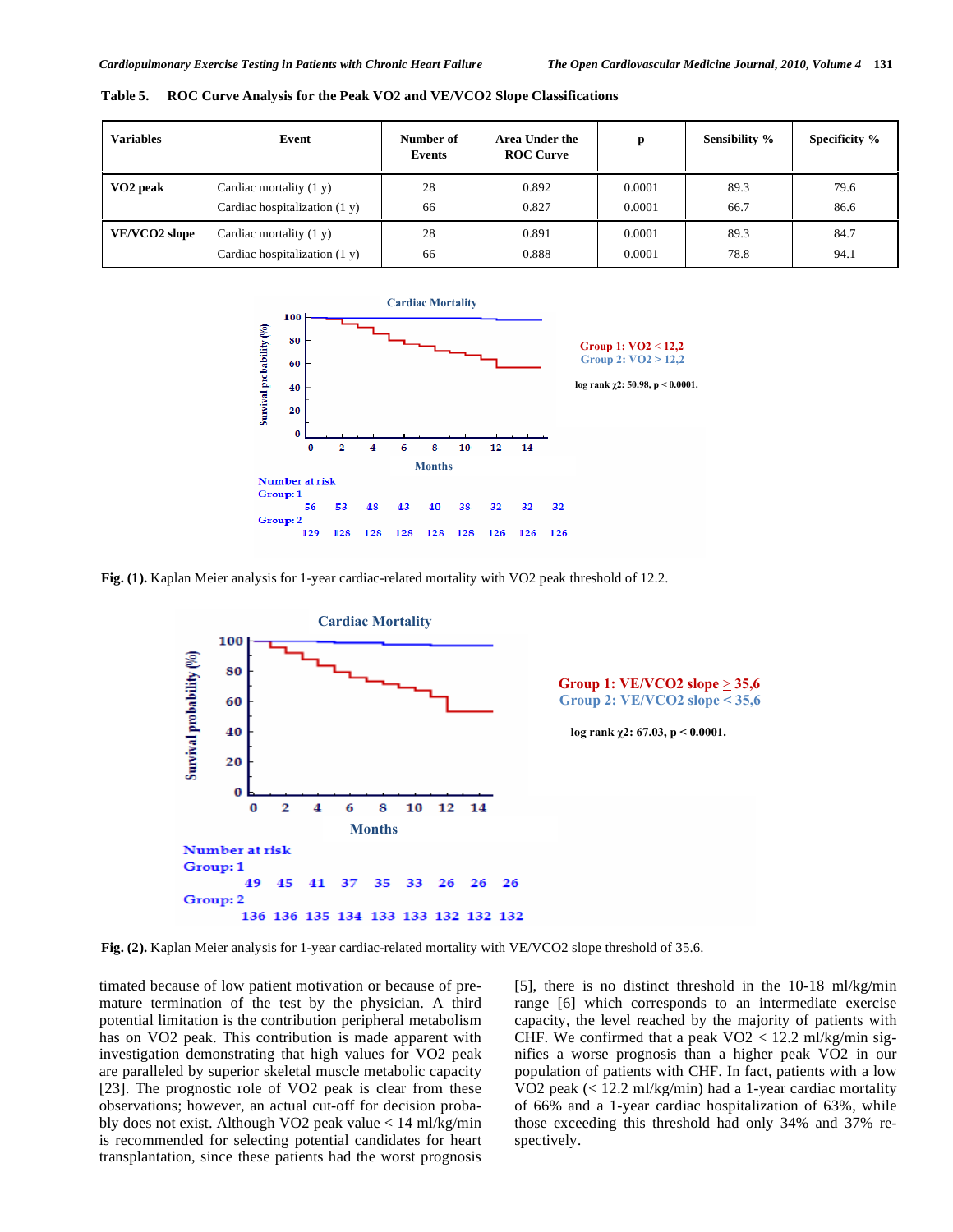

**Fig. (3).** Kaplan Meier analysis for 1-year cardiac-related hospitalization with VO2 peak threshold of 12.2.



**Fig. (4).** Kaplan Meier analysis for 1-year cardiac-related hospitalization with VE/VCO2 slope peak threshold of 35,6.

 After the ventilator response to exercise was confirmed as a significant prognostic marker [14-20], the VE/VCO2 slope seemed to be a strong candidate as a risk predictor in CHF even in those patients with intermediate exercise intolerance [16]. In our study, the VE/VCO2 slope manifests considerable prognostic value. Patients with VE/VCO2 slope  $\geq$  35.6 ml/kg/min revealed a 1-year cardiac-related mortality of 75% and a 1-year cardiac hospitalization of 77%, while those below this threshold had only 25% and 23% respectively. The ROC curve for VE/VcO2 slope to predict 1 year survival is similar in shape and area to that for peak VO2, implying equivalent prognostic power. The final result of our study, in agreement with other authors [14-20], was that VO2 peak and VE/VCO2 slope can be calculated to provide a risk surface for evaluating prognosis in CHF. There are several possible reasons why progressively higher VE/VCO2 slope might predict higher mortality and hospitalization across a range of peak VO2 value. Firstly, steepening of the VE/VCO2 slope is associated with reduced peak cardiac output and restrictive pattern of pulmonary dysfunction, an impairment mainly attributed to subclinical alveolar and interstitial pulmonary oedema [19]. Secondly, it may indicate enhanced ventilator reflex sensibility [24]. A third consideration is that the VE/VCO2 slope is computed using far more data than is peak VO2: it is accordingly less susceptible [25] to vagaries of CHF such as irregular breathing and early subjective fatigue which may sometimes interfere with determination of VO2 peak.

 We chose to limit the tracking period to 1 year in the present investigation, since previous work by other group has demonstrated that the prognostic power of CPET variables begins to diminish over time [26]. Use of VO2 peak and VE/VCO2 slope to assess risk for cardiac-related mortality or cardiac-related hospitalization for one year period appears appropriate. Assessment of the risk using the VO2 peak and VE/VCO2 slope for longer tracking periods will result in an unacceptable decline in prognostic specificity. Numerous interventions, such as prescription of betablocking agents [3, 27] and aerobic exercise training [28],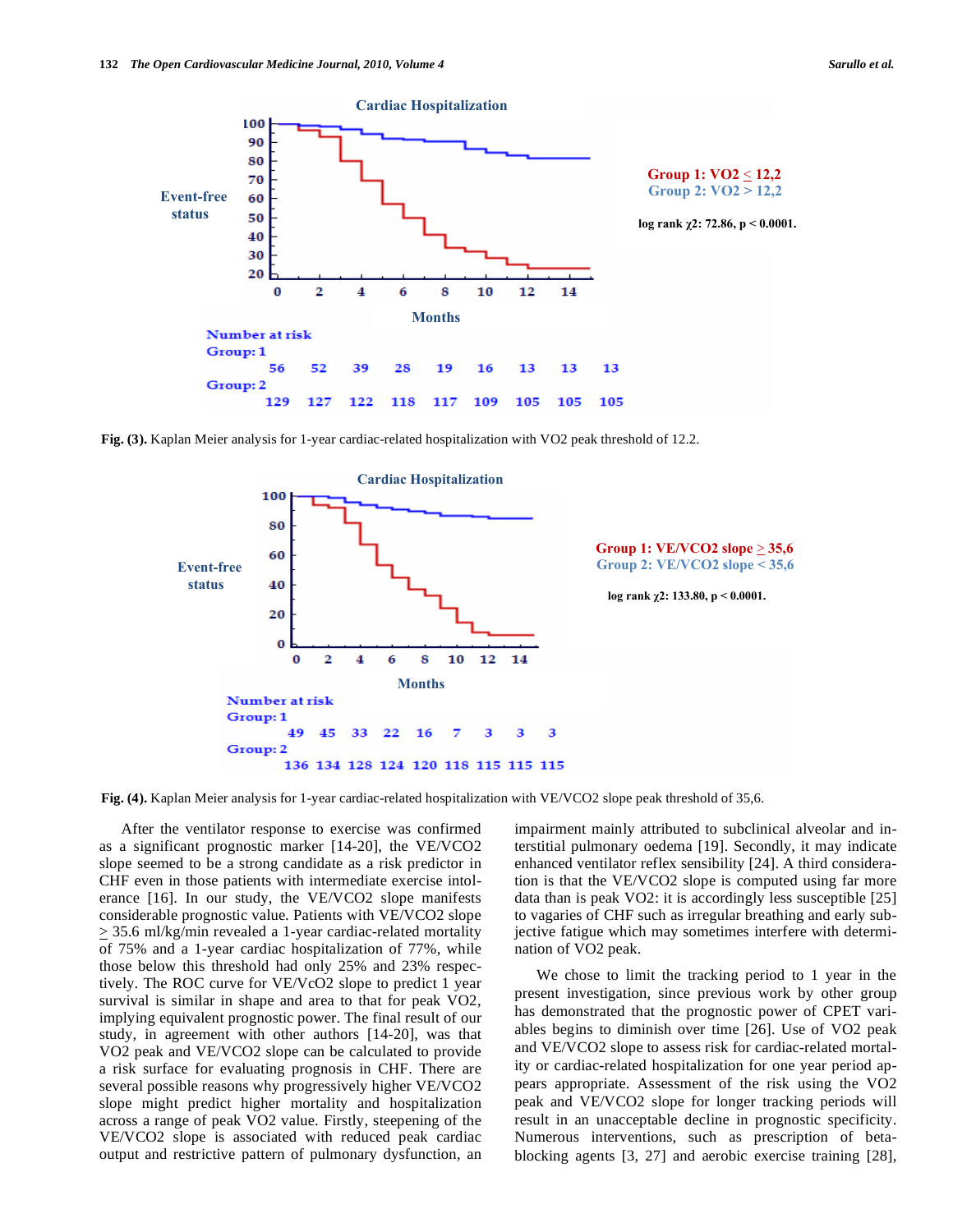have been shown to reduce cardiac-related hospitalization rate in patients with CHF. Utilization of the VO2 peak and VE/VCO2 slope may be used to prompt clinicians to assess the current management of individuals deemed to be at high risk for hospitalization and alter care when appropriate.

#### **LIMITATIONS OF THE STUDY**

 Although the large numbers of cardiac event were recorded during the tracking period, the relatively small sample size of the present study is a limitation. The fact that none of the subjects were NYHA class IV may also limit application of our findings to group with more severe CHF. Lastly, a number of previous studies have examined the impact beta-blockade on the prognostic characteristics of CPET variables, primarily peak VO2 [29, 30]. These studies have generally found that peak VO2 is still predictive of outcomes in patients receiving beta-blocking agent. Six-three percent of the subjects in the present study were prescribed a betablockers. Again the small overall sample size of the present study limited the ability to examine the influence of betablockade on the prognostic value of VE/VCO2 slope. Future research should investigate the impact of beta-blocker therapy on the prognostic value of VE/VCO2 slope as well as other CPET variables.

## **CONCLUSION**

 These results add to the present body of knowledge supporting the use of CPET in CHF patients. The VE/VCO2 slope, as an index of ventilatory response to exercise, is an excellent prognostic parameter and improves the risk stratification of CHF patients. It is easier to obtain than parameters of maximal exercise capacity and have similar prognostic importance than peak VO2.

#### **ACKNOWLEDGMENTS**

 We thank Salvatore Milia, Raffaella Raimondi, and Massimo Sajeva for recruiting and helping to follow up the patients during the study.

#### **REFERENCES**

- [1] Cohn JN, Fowler MB, Bristow MR *et al*. Safety and efficacy of carvedilol in severe heart failure. The US Carvedilol Heart Failure Study Group. J Card Fail J 1997; 3: 173-9.
- [2] Parker M, Colucci WS, Sackner-Bernstein JD, *et al*. Double-blind, placebo-controlled study of the effects of carvedilol in patients with moderates to severe heart failure the PRECISE Trial: Prospective Randomized Evaluation of Carvedilol on Symptoms and Exercise. Circulation 1996; 94: 2793-9.
- [3] Packer M, Bristow MR, Cohn JN, *et al*. The effect of carvedilol on morbidity and mortality in patients with chronic heart failure: US Carvedilol Heart Failure Study Group. N Engl J Med 1996; 334: 1349-55.
- [4] Pamboukian SV, Aminbakhsh A, Thompson CR, *et al*. l carvedilol improves functional class in patients with severe left ventricular dysfunction referred for heart transplantation. Clin Transplant 1999; 13: 426-31.
- [5] Mancini DM, Eisen H, Kussmaul W, Mull R, Edmunds LH Jr, Wilson JR. Value of peak exercise oxygen consumption for optimal timing of cardiac transplantation in ambulatory patients with heart failure. Circulation 1991; 83: 778-86.
- [6] Myers J, Gullestad L, Vagelos R, *et al*. Cardiopulmonary exercise testing and prognosis in severe heart failure: 14 ml/Kg/min revisited. Am Heart J 2000; 139: 78-84.
- [7] Francis DP, Shamim W, Ceri Davies L, *et al*. Cardiopulmonary exercise testing for prognosis in chronic heart failure: continuous

and independent prognostic value from VE/VCO2 slope and peak VO2. Eur Heart J 2000; 21: 154-61.

- [8] Arena R, Myers J, Aslam SS, Varughese EB, Peberdy MA. Peak V02 and VE/VCO2 slope in patients with heart failure: a prognostic comparison. Am Heart J 2004; 147: 354-60.
- [9] Gibbons RJ, Balady GJ, Bricker JT, *et al*. ACC/AHA 2002 guideline update for exercise testing: a report of the American College of Cardiology/American Heart Association Task Force on Practice. Guidelines (Committee on Exercise Testing). Circulation 2002; 106: 1883-92.
- [10] Piepoli MF, Corrà U, Agostoni PG, *et al*. Statement on cardiopulmonary exercise testing in chronic heart failure due to left ventricular dysfunction. Recommendations for performance and interpretation. Task Force of the Italian Working Group on Cardiac Rehabilitation and Prevention. Eur J Cardiovasc Prev Rehabil 2006; 13: 300-11.
- [11] Cohn JN, Johnson GR, Shabetai R, *et al*. Ejection fraction, peak exercise oxygen consumption, cardiothoracic ratio, ventricular arrhythmias, and plasma norepinephrine as determinants of prognosis in heart failure: the V-He FT VA Cooperative Studies Group. Circulation 1993; 87: V5-V16.
- [12] Francis GS, Goldsmith SR, Cohn JN. Relationship of exercise capacity to resting left ventricular performance and basal plasma norepinephrine levels in patients with congestive heart failure. Am Heart J 1982; 104: 725-31.
- [13] Smith RF, Johnson G, Ziesche S, Bhat G, Blankenship K, Cohn JN. Functional capacity in heart failure: comparison of methods for assessment and their relation to other indexes of heart failure: the V-He FT VA Cooperative Studies Group. Circulation 1993; 87: V188-V93.
- [14] Gitt AK, Wasserman K, Kilkowski C. Exercise anaerobic threshold and ventilator efficiency identify heart failure patients for high risk of early death. Circulation 2002; 106: 3079-84.
- [15] Arena R, Humphrey R. Comparison of ventilatory expired gas parameters used to predict hospitalization in patients with heart failure. Am Heart J 2002; 143: 427-32.
- [16] Corrà U, Mezzani A, Bosimini E, Scappellato F, Imparato F, Giannuzzi P. Ventilatory response to exercise improves risk stratification in patients wiyh chronic heart failure and intermediate functional capacity. Am Heart J 2002; 143: 418-26.
- [17] Tabet JY, Beauvais F, Thabut G, Tartiere JM, Logeart D, Cohen-Solal A. A critical appraisal of the prognostic value of the VE/VCO2 slope in chronic heart failure. Eur J Heart Fail 2003; 10: 267-72.
- [18] Guazzi M, Reina G, Tumminello G, Guazzi MD. Exercise ventilation inefficiency and cardiovascular mortality in heart failure: the critical independent prognostic value of the arterial CO2 partial pressure. Eur Heart J 2005; 26: 472–80.
- [19] Nanas SN, Nanas JN, Sakellariou DC, *et al*. VE/VCO2 slope is associated with abnormal resting haemodynamics and is a predictor of long-term survival in chronic heart failure. Eur J Heart Fail  $2006: 8: 420-7$
- [20] Tumminello G, Guazzi M, Lancellotti P, Pierard LA. Exercise ventilation inefficiency in heart failure: pathophysiological and clinical significance. Eur Heart J 2007; 28: 673-8.
- [21] Beaver WL, Wasserman K, Whipp BJ. A new method for detecting anaerobic threshold by gas exchange. J Appl Physiol 1986; 60: 2020-7.
- [22] Corrà U, Mezzani A, Bosimini E, Giannuzzi P. Cardiopulmonary exercise testing and prognosis in chronic heart failure. A prognosticating algorithm for the individual patient. Chest 2004; 126: 942- 50.
- [23] Belardinelli R, Georgiou D, Scocco V, Barstow TJ, Purcaro A. Low intensity exercise training in patients with chronic heart failure. J Am Coll Cardiol 1995; 26: 975-82.
- [24] Chua TP, Clark AL, Amadi AA, Coats AJ. Relation between chemosensitivity and ventilator response to exercise in chronic heart failure. J Am Coll Cardiol 1996; 27: 650-7.
- [25] Armour W, Clark AL, McCann GP, Hillis WS. Effects of exercise position on the ventilatory responses to exercise in chronic heart failure. Int J Cardiol 1998; 66: 59-63.
- [26] Arena R, Myers J, Aslam SS, Varughese EB, Peberdy MA. Impact of time past exercise testing on prognostic variables in heart failure. Int J Cardiol 2006; 106: 88-94.
- [27] Hori M, Sasayama S, Kitabatake A, *et al*. Low-dose carvedilol improves left ventricular function and reduces cardiovascular hos-